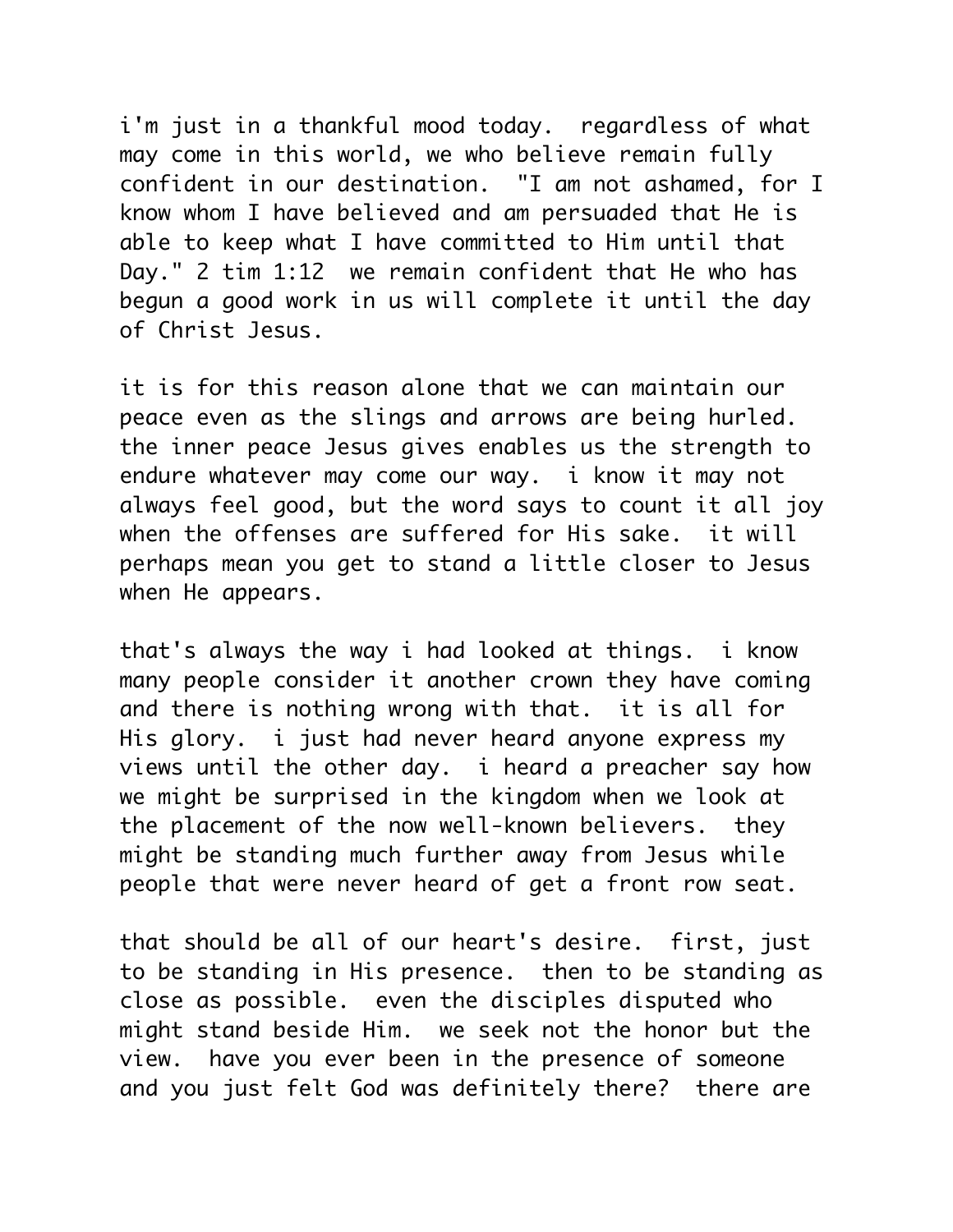those who just seem to carry His presence with them. (and i long to be one of them.) now can you imagine what it would feel like to stand in His very presence? the question would be; could we even stand or would we be on our face?

i recall a story. i think it was about corrie ten boom; the woman who survived the holocaust. she was on a plane trip one time and when the plane experienced trouble, it looked like it was going down. as she sat at peace in her seat, she began to feel guilty that she was not sharing this one last chance to receive the gospel with every one. then when it was all over, someone questioned her about how she appeared to be at such peace in the midst while others were in panic mode. it was then she would share her secret with the one who was open to receive the truth. she carried His presence with her. He was her peace.

His holiness is so far beyond our comprehending. the Father God is a light and fire beyond what we have ever known. it is through Jesus alone that our approach is enabled. whenever the word says that God appeared to someone in the old testament, it was Jesus. the Father's glory could not even be viewed by moses. God allowed His goodness to appear even as He covered moses with His hand as His glory passed by. see exodus 33:18-23 we can only be enabled by the blood of Jesus. it is a joy not to be missed out of.

a scripture that is prominent the days is 2 chron 7:14 "if My people who are called by My name will humble themselves, and pray and seek My face, and turn from their wicked ways, then I will hear from heaven, and